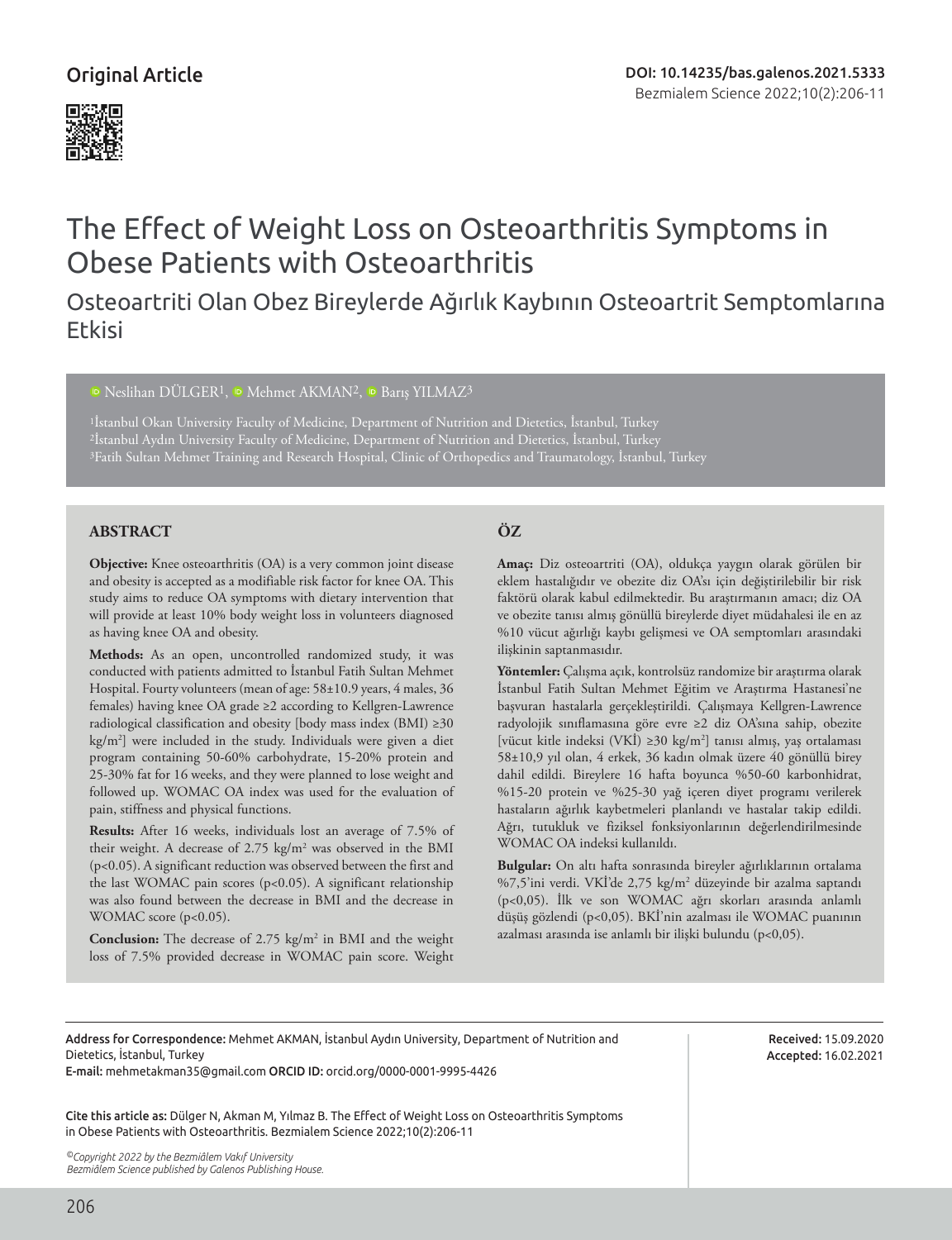loss should be the optimal approach in the management of obese patients with knee OA.

**Keywords:** Obesity, osteoarthritis, BMI, diet, WOMAC

### **Introduction**

Today, obesity is one of the most common diseases affecting lifestyle. Obesity is the leading cause of death in countries where the majority of the world's population lives. Although the incidence of obesity is constantly increasing, obesity is a preventable disease (1). Obesity significantly increases the risk of development of multiple diseases, including osteoarthritis (OA), which is the most common cause of severe disability among older people in the UK and North America. This situation is similar in Turkey (2).

Numerous studies confirmed the strong association between obesity and knee OA, which was first documented in 1945 (3-5). Obesity is considered as a risk factor for knee OA and every 5 kg increase in body mass increases the risk of OA by 35% (6). Many studies have shown that with advancing age, the burden of chronic musculoskeletal disorders such as OA increases. OA is the most common type of arthritis that affects older individuals. It is a degenerative joint disease that can affect any joint in the body and cause chronic pain, functional restriction and emotional discomfort, and it adversely affects quality of life and causes disability (7). Both obesity and OA reduce mobility in individuals. With the decrease in mobility, energy expenditure decreases and as a result, body weight increases. Increased body weight causes the symptoms of OA to be aggravated and thus to a decrease in mobility. This vicious cycle is an important problem in the treatment of obese patients with OA. For this reason, reducing and controlling body weight have an important place in OA treatment among the steps of non-drug treatment and they are recommended in numerous treatment guidelines (8).

The purpose of this study was to examine the effects of providing at least 10% weight loss with healthy dietary intervention on OA symptoms in voluntary individuals over 40 years of age who were diagnosed as having knee OA (K-L ≥2) and obesity [body mass index (BMI) ≥30 kg/m<sup>2</sup>].

# **Method**

The research was an open, uncontrolled and randomized study. This study was conducted with the patients who were diagnosed as having knee OA and obesity in the Orthopedics and Traumatology Outpatient Clinic of İstanbul Fatih Sultan Mehmet Training and Research Hospital between June 2018 and March 2019 with the approval of Clinical Research Ethics Committee of İstanbul Fatih Sultan Mehmet Training and Research Hospital.

**Sonuç:** VKİ'de 2,75 kg/m2 düzeyinde azalma ve %7,5 ağırlık kaybı WOMAC ağrı skorunun azalmasını sağlamaktadır. Ağırlık kaybı, diz OA'sı olan obez hastaların yönetiminde optimal yaklaşım olmalıdır.

**Anahtar sözcükler:** Obezite, osteoartrit, BKİ, diyet, WOMAC

#### **Individuals**

Fourty voluntary individuals who were diagnosed as having knee OA and obesity and who were admitted to the clinic and approved the voluntary form were randomly included in the study.

Patients who were diagnosed as having OA according to the criteria of the American Association of Rheumatology (ACR), were over 40 years old, had a BMI of 30 kg/m2 and above, had a diagnosis of OA for at least 6 months, and had at least Ggrade 2 OA according to the Kellgren-Lawrence (K-L) Evaluation in the radiographs taken over the last 6 months, were included in the study. Patients who had a operation for knee or hip, received physical therapy in the last 3 months, had intraarticular injection to the knee or hip joint in the last 3 months, suffered severe physical trauma in the last 3 months, or had severe psychological trauma in the last 3 months, were excluded from the study. Among the patients who were included in the study, patients who underwent a surgical operation, did not apply the diet program for 1 month, or had physiotherapy or intraarticular injection to the knee joint were excluded from the study. Firstly, 40 volunteers were questioned in terms of age, gender, height, BMI, chronic diseases, continuous medications, food consumption, cigarette and alcohol consumption. Body analysis and weight change follow-up of individuals were performed with TANITA MC 780ST model body analyzer.

#### **WOMAC Osteoarthritis Index**

The WOMAC OA Index was used to evaluate pain, stiffness and physical functions of the individuals. WOMAC is a valid, reliable criterion specific to OA and includes 24 questions in three subheadings: pain, stiffness and physical function. Each question is scored on the Likert scale from 0 to  $4$  (0 = none, 1  $=$  mild,  $2 =$  moderate,  $3 =$  severe,  $4 =$  very severe). The score of each section is calculated within itself, and the total score ranges from 0 to 100. High scores indicate increased pain and stiffness and impaired physical function (9). The WOMAC OA index was applied twice to individuals as at the beginning of the study and after 16 weeks.

#### **Diet Program**

According to the results of the anthropometric measurements, a healthy diet program was administered by the dietician, with which individuals could lose at least 10% of their body weight for 16 weeks. In this diet program, a healthy weight loss program was prepared by calculating the daily energy needs according to the weight, Basal Metabolic Rate value, gender, age and comorbidities of OA patients. The energy distribution of this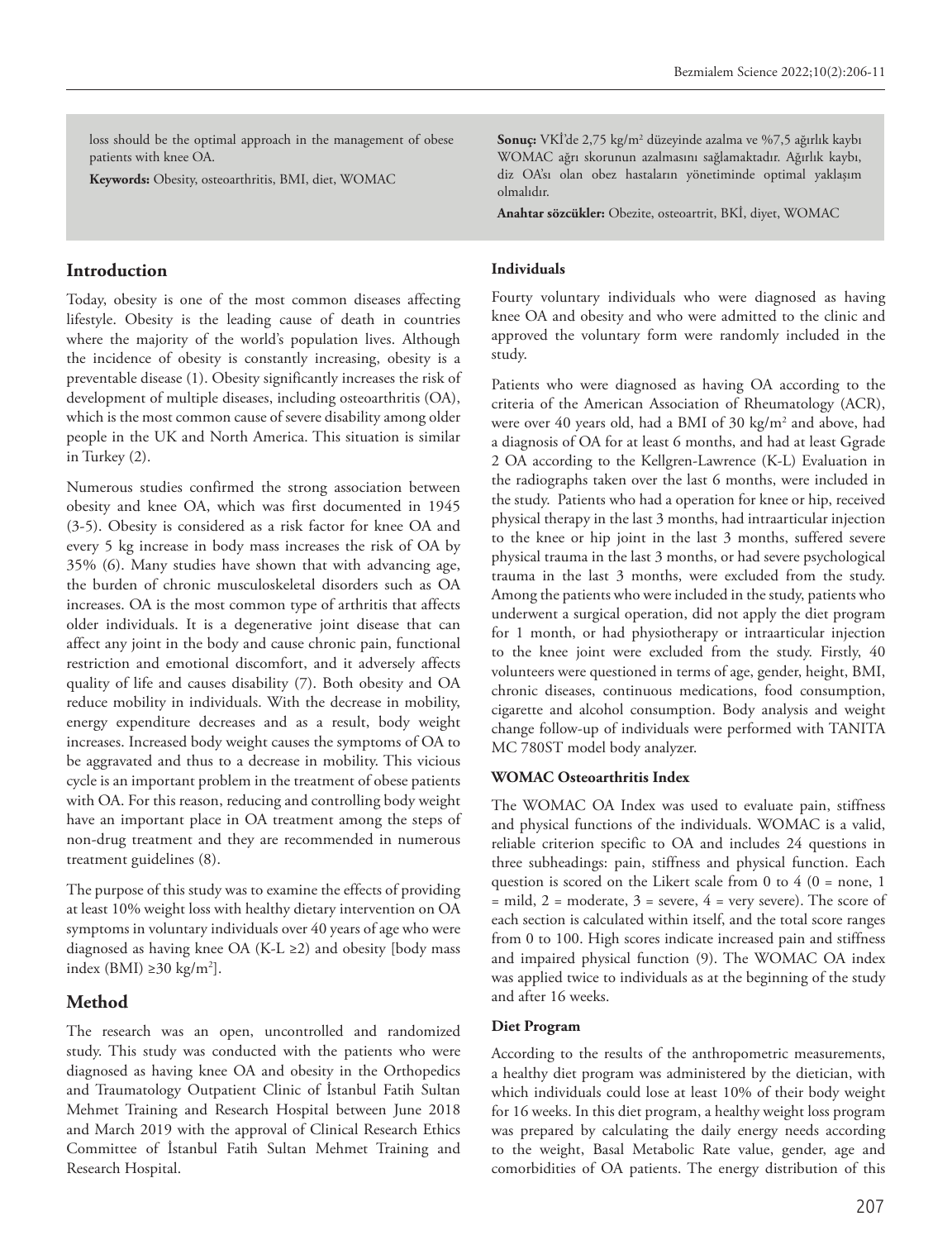diet program consisted of an average of 50-60% carbohydrates, 15-20% protein and 25-30% fat according to the needs of the individual (10). The individuals participating in the study were followed up with weekly and monthly controls and energy changes were made and weight loss of at least 10% in 16 weeks was targeted.

#### **Radiological Evaluation**

Lateral and anterior-posterior graphs of the right and left knees of the individuals included in the study were classified by the specialist radiologist according to the radiological classification of K-L. The OA grades are as follows:

- Grade 0: Normal,
- Grade 1: Suspected osteophytes, normal range of joint,
- Grade 2: Significant osteophyte, suspected narrowing of joint gap,
- Grade 3: Moderate osteophytes, moderate narrowing of the joint gap, mild sclerosis,
- Grade 4: Large osteophytes are identified as advanced narrowing of the joint gap, pronounced subchondral bone sclerosis, cysts.

The patients' weight, BMI, body fat and muscle mass percentage, WOMAC scores and K-L grades were recorded in the follow-up forms of monthly periods.

#### **Statistical Analysis**

Averages of continuous variables, standard deviation and median; the frequency and percentages of categorical variables were calculated. For data showing normal distribution; the Independent Sample t-test and the Dependent Sample t-test were used to compare the previous and subsequent measurements. For data not showing normal distribution; The Mann-Whitney U test was used to compare the previous and subsequent measurements, and the Wilcoxon test was used to compare the previous and subsequent measurements. Spearman Rank Differences Correlation analysis and McNemar test were used to examine the relationship between the data. The SPSS 21 (Statistical Package for the Social Sciences) package program was used for the data analysis. The analysis was tested for 95% confidence and 5% error margin. Statistically, the limit of significance was considered p<0.05.

#### **Results**

This study which was carried out to examine the effect of weight loss on disease symptoms in individuals diagnosed as having obesity and knee OA, was conducted with a total of 40 adult volunteers, including 36 women and 4 men, between June 2018 and March 2019. Individuals voluntarily attended to the 16 week weight loss program in a period between these dates. The ages of individuals ranged from 40 to 80 years, and their average age was 58±10.90 years.

Regarding the anthropometric measurements of the individuals, mean body weight was determined as 91.2±15.76 kg, mean BMI as 36.96±4.49 kg/m<sup>2</sup>, average body fat percentage as 39.14±4.23%, and average muscle mass percentage as 57.85±4.05%. Considering the anthropometric measurements after 16 weeks, mean body weight was determined as 84.34±14.78 kg, mean BMI as 34.21±4.51 kg/m², mean body fat percentage as 36.93±5.46%, and mean muscle mass percentage as 59.88±5.23. Individuals lost an average of 7.52±3.5% of their body weight in 16 weeks. While the highest body weight loss percentage was 18.2%, it was determined that one of the individuals gained body weight of 1.7% without weight loss (Table 1).

In terms of the classifications by their BMI, 37.5% of the patients were obese in the first degree, 37.5% were obese in the second degree, and 25% were morbidly obese at the beginning of the study. According to K-L radiological evaluation, 60% of the individuals were diagnosed as having grade 2 and 40% as grade 3 OA.

When the initial WOMAC OA indexes of the individuals were evaluated, the mean value was found to be 45.25±21.94 points. When the WOMAC OA indexes were evaluated after 16 weeks, the mean value was found to be 28.44±18.93 points. When the difference between the first and the last WOMAC OA indexes of the individuals was examined, the average pain scores decreased by 16.81±11.02 points (Table 1). According to the results of the WOMAC test, which was administered at the beginning and after 16 weeks, in consideration of the individuals' pain scores; it was detected that 35% of the patients had a 1-10 scoring decrease, 30% had a 10-20 scoring decrease, 15% had a 20-30 scoring decrease, 17.5% had a 30-40 scoring decrease, and 2.5% had a 40-45 score decrease.

Table 1. Differences between the initial and final anthropometric measurements and WOMAC OA index

| <b>SCOFES</b>              |       |       |        |       |  |
|----------------------------|-------|-------|--------|-------|--|
| Weight (kg)                | Mean  | sd    | Min    | Max   |  |
| Initial                    | 91.2  | 15.76 | 69.9   | 151.9 |  |
| Final                      | 84.34 | 14.78 | 61.5   | 138.7 |  |
| BMI ( $\text{kg/m}^2$ )    |       |       |        |       |  |
| Initial                    | 36.96 | 4.49  | 30.4   | 48.4  |  |
| Final                      | 34.21 | 4.51  | 27.0   | 45.1  |  |
| Body fat (%)               |       |       |        |       |  |
| Initial                    | 39.14 | 4.23  | 27.9   | 47.7  |  |
| Final                      | 36.93 | 5.46  | 23.2   | 50.5  |  |
| Muscle mass (%)            |       |       |        |       |  |
| Initial                    | 57.85 | 4.05  | 49.7   | 69.0  |  |
| Final                      | 59.88 | 5.23  | 47.0   | 73.0  |  |
| <b>WOMAC</b> score         |       |       |        |       |  |
| Initial                    | 45.25 | 21.94 | 9.4    | 92.0  |  |
| Final                      | 28.44 | 18.93 | 3.0    | 84.0  |  |
| <b>WOMAC difference</b>    |       |       |        |       |  |
|                            | 16.81 | 11.02 | 2.0    | 40.0  |  |
| Weight loss (%)            |       |       |        |       |  |
|                            | 7.52  | 3.50  | $-1.7$ | 18.2  |  |
| Min: Minimum, Max: Maximum |       |       |        |       |  |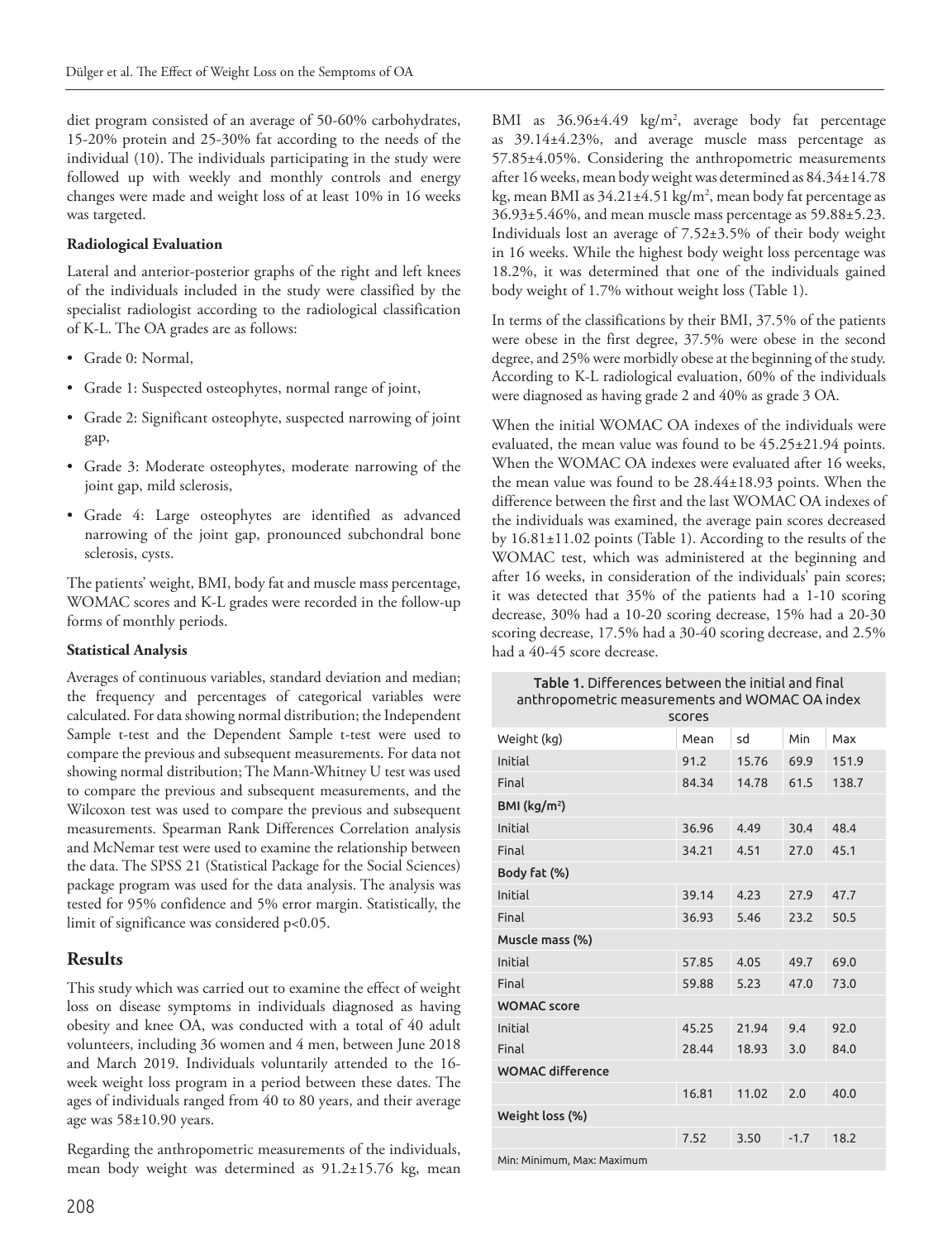According to the results of the Wilcoxon test performed to determine whether there was a difference between the initial score of the WOMAC OA index, BMI and muscle mass percentage, and their values after 16 weeks; a statistically significant difference was observed between two periods in terms of WOMAC OA index scores (Z = -5.51; p<0.05), BMI values (Z = -5.50; p<0.05) and muscle mass percentage  $(Z = 4.70; p < 0.05)$  (Table 2). According to the result of the Dependent sample t-test conducted to determine whether there was a difference between the calculated body fat percentage (%) before and after the diet of individuals and the body fat percentage (%) after 16 weeks; a statistically significant difference was observed  $[t (39) = 6.21; p<0.05]$  (Table 2).

According to the result of Mann-Whitney U test conducted to investigate whether there was a difference between groups in terms of reduction in WOMAC OA index scores of individuals with grade 2 OA and grade 3 OA by means of K-L score, no statistically significant difference was observed (U= 137.00; p>0.05) (Table 2). Similar results were observed in the individuals with grade 2 OA and grade 3 OA.

According to correlation analysis, a statistically significant relationship between WOMAC OA index scores and weight loss in the 16-week weight loss process of individuals was not found (p>0.05). There was a statistically significant positive mid-level correlation between decreased WOMAC OA index scores of individuals and decreased BMI (p<0.05) (Table 3).

Statistically significant positive intermediate relationship between the age of individuals and the first WOMAC pain scores and recent WOMAC pain scores (p<0.05), and statistically significant positive intermediate relationship between the initial WOMAC pain scores of individuals and the initial weights were found (p<0.01) (Table 3).

According to the results of the McNemar test, it was observed that there was a statistically significant difference between the

| Table 2. Changes in WOMAC, BMI, muscle mass percentage,<br>body fat percentage and K-L grades after the diet was<br>applied |    |         |     |  |
|-----------------------------------------------------------------------------------------------------------------------------|----|---------|-----|--|
|                                                                                                                             | n. |         | p   |  |
| WOMAC difference *                                                                                                          |    |         |     |  |
|                                                                                                                             | 40 | $-5.51$ | .00 |  |
|                                                                                                                             |    |         |     |  |

| <b>BMI difference *</b>            |    |         |      |  |
|------------------------------------|----|---------|------|--|
|                                    | 39 | $-5.50$ | .00  |  |
| Muscle mass percentage difference* |    |         |      |  |
|                                    | 32 | $-4.70$ | .00  |  |
|                                    | n  | t       | p    |  |
| Body fat percentage difference**   |    |         |      |  |
|                                    | 40 | 6.21    | .00  |  |
|                                    | n  | U       | p    |  |
| K-L degree ***                     |    |         |      |  |
| Grade 2                            | 24 | 137.00  | 0.13 |  |
| Grade 3                            | 16 |         |      |  |
|                                    |    |         |      |  |

\*Wilcoxon test, \*\*Dependent Sample t-test, \*\*\*Mann-Whitney U test

WOMAC pain scores of the individuals at baseline and after 16 weeks (p<0.01). The WOMAC pain score of 12 individuals was above 30 and after the diet, it decreased below 30 (Table 4).

### **Discussion**

OA is the leading cause of chronic disability in elderly adults. Obesity and the age factor are important known risk factors for knee OA. These two factors cause an increase in disease symptoms, but obesity is a changeable risk factor (11). Decreased body mass through dietary intervention leads to significant improvements in knee OA, reduced degeneration, and improved quality of life. As a result of the study conducted by Aaboe et al. (12), it was found that the peak load on the knee decreased by 2.2 kg with every 1 kg reduction in the body.

A statistically significant positive moderate correlation was found between the age of individuals and the first WOMAC pain scores and the last WOMAC pain scores (p<0.05). As the age increases, it can be stated that individuals' WOMAC pain scores may increase. As mentioned before, age is the most important risk factor for knee OA. In a study conducted by Atamaz et al. (13), it was shown that obesity, aging, female gender and advanced radiological grade were factors associated with pain and disability.

| <b>Table 3. Correlation analysis</b>                           |    |       |       |
|----------------------------------------------------------------|----|-------|-------|
|                                                                | n  | г     | p     |
| BMI difference correlation with weight difference correlation* |    |       |       |
|                                                                | 40 | 0.205 | 0.205 |
| BMI difference correlation with WOMAC difference*              |    |       |       |
|                                                                | 40 | 0.307 | 0.044 |
| Age correlation with first WOMAC*                              |    |       |       |
|                                                                | 40 | 0.362 | 0.022 |
| Age correlation with last WOMAC*                               |    |       |       |
|                                                                | 40 | 0.461 | 0.003 |
| Weight correlation with first WOMAC*                           |    |       |       |
|                                                                | 40 | 0.409 | 0.009 |
|                                                                |    |       |       |

\*Spearman Rank Correlation Coefficient Analysis was applied

| Table 4. Comparison of the initial and subsequent WOMAC |
|---------------------------------------------------------|
| pain scores                                             |

|                           |               | <b>First WOMAC</b><br>score * |               |                | p     |
|---------------------------|---------------|-------------------------------|---------------|----------------|-------|
|                           |               |                               | >30<br>points | Total          |       |
| Last WOMAC<br>score *     | $30$          | 11                            | 12            | 25             |       |
|                           | points        | 44.0%                         | 56.0%         | 100.0%         | 0.000 |
|                           | >30<br>points | $\mathbf{0}$                  | 15            | $\overline{7}$ |       |
|                           |               | 0.0%                          | 100.0%        | 100.0%         |       |
| Total                     |               | 11                            | 29            | 40             |       |
|                           |               | 100.0%                        | 100.0%        | 100.0%         |       |
| *McNomas tost was applied |               |                               |               |                |       |

\*McNemar test was applied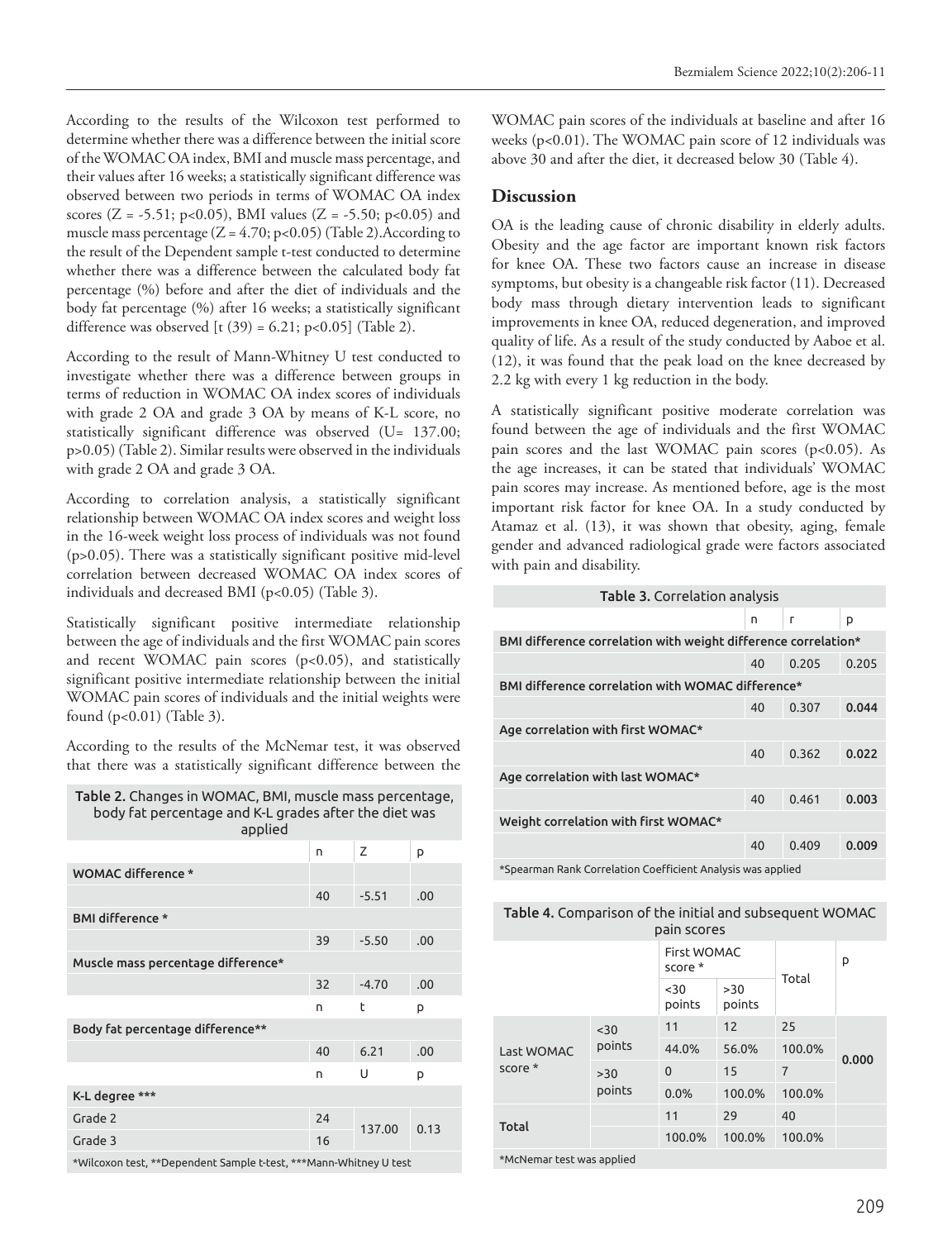When the disease conditions of individuals were examined, it was observed that 22.5% of the individuals had diabetes, 50% had hypertension, 27.5% hypercholesterolemia and 15% had hypothyroidism.

When individuals were classified according to BMI, 37.5% were found to be first degree obese, 37.5% as second degree obese and 25% as morbid obese. In a study by Reyes et al. (14), it was reported that being overweight increased the knee OA risk 2 times, being first degree obese 3.1 times, and being second degree obese 4.7 times. Similar results were obtained in this study, and it was observed that the WOMAC pain score increased due to the increase in body weight (p<0.01).

According to K-L radiological evaluation, 60% of the individuals were diagnosed as having grade 2 OA and 40% grade 3 OA. There was no statistically significant difference between individuals with grade 2 OA and grade 3 OA in terms of the WOMAC OA pain scores (p>0.05). Individuals diagnosed as having grade 2 OA and grade 3 OA had similar pain scores. This could be due to the fact that there were no patients diagnosed as having grade 1 OA and grade 4 OA in the study group.

Anthropometric measurements of the individuals were evaluated after 16 weeks. The average body weight loss of individuals was 6.86 kg and the average BMI loss was  $2.75 \text{ kg/m}^2$  (p<0.05). Body fat was decreased by 2.22% (p<0.05), and muscle mass was increased by 2.03% (p<0.05) after 16 weeks. In a study by Bartels et al. (15), 13.6 kg loss was achieved by using diet intervention in obese patients with knee OA in 16 weeks. In another study, 12.8 kg loss was achieved in 16 weeks (16). It was found that individuals who participated in the study lost an average of 7.5% of their body weight with dietary intervention within a 16-week period. In the patient group with a BMI average of 36 kg/m<sup>2</sup>, Aaboe et al. (12) achieved an average of 13.5% reduction in body weight with diet in 16 weeks. The aim of the study was to achieve at least 10% weight loss in individuals, but it might be considered that individuals were unable to physically engage due to knee OA and could not reach the target due to their comorbidities.

The average WOMAC pain scores before dietary intervention in individuals was 45.3 points. In Tütün et al.'s (17) study, the mean BMI of 50 knee OA patients was 33.2 kg/m<sup>2</sup> and the average WOMAC pain score was 55.7 points. In the study of Doğan et al. (18), the average WOMAC pain score of 83 individuals with an average age of 59.5 years was 56.3 points. These data are similar to the current study, and although the WOMAC test is a subjective test, it is considered to be reliable.

The individuals lost an average of 7.5% of their body weight during the study, and the difference between the first and last WOMAC pain scores decreased significantly (p<0.05). There was a positive moderately significant correlation between the reduction of BMI in the 16-week diet intervention process and the reduction of WOMAC pain scores  $(p<0.05)$ . A reduction of 2.75 kg/m2 in BMI may reduce WOMAC pain. In the case report presented by Sevinç (19) in 2014, significant decrease in WOMAC pain score and increase in physical activity were

In many cohort studies, it has been shown that after bariatric surgery, body weight loss improves symptoms of knee OA, quality of life and daily activities (20-23). In addition, it was shown that the development of postoperative complications after total knee arthroplasty was less in morbid obese patients who underwent bariatric surgery than in morbid obese patients who did not undergo bariatric surgery (24).

As a result of the research, individuals achieved 7.5% weight loss showed a significant difference in WOMAC pain scores and individuals did not have to achieve at least 10% weight loss. In a study conducted by Messier et al. (25), it was reported that 5% weight loss reduced pain, improved function and increased activity. While at the beginning of this study, the WOMAC pain score of 12 individuals was above 30, it decreased to less than 30 after dietary intervention.

# **Study Limitations**

Most of the individuals participating in the study verbally reported that their knee pain decreased, their physical activity increased, their eating habits changed, and their quality of life improved.

# **Conclusion**

As a result; obesity is a risk factor for the progression of OA, increases the incidence of OA and adversely affects the outcome of the disease. Weight loss might relieve knee OA symptoms, improve functions and improve quality of life. Weight loss and exercise should be the optimal approach in managing obese patients with OA. Individuals were not required to lose at least 10% weight. A decrease in BMI of 2.75 kg/m2 and a weight loss of 7.5% resulted in a statistically significant decrease in WOMAC pain score. For all obese patients with OA, it may be recommended to lose at least 5% of body weight. Typically, arthritis is treated when overweight or obese patients are admitted with symptomatic OA, but the underlying diseases are not treated.

Fighting against both obesity and OA as an ideal treatment approach and providing weight loss will be an important step in treating this globalizing problem. Treatment of patients with a multidisciplinary approach involving physicians, dieticians, physiotherapists and nurses may play a significant role in the coming years and is thought to improve the overall health of the patient and to help reduce the healthcare expenditure at the same time.

# **Ethics**

**Ethics Committee Approval:** This study was conducted with the patients who were diagnosed as having knee OA and obesity in the Orthopedics and Traumatology Outpatient Clinic of Fatih Sultan Mehmet Training and Research Hospital between June 2018 and March 2019 with the approval of Clinical Research Ethics Committee of İstanbul Fatih Sultan Mehmet Training and Research Hospital.